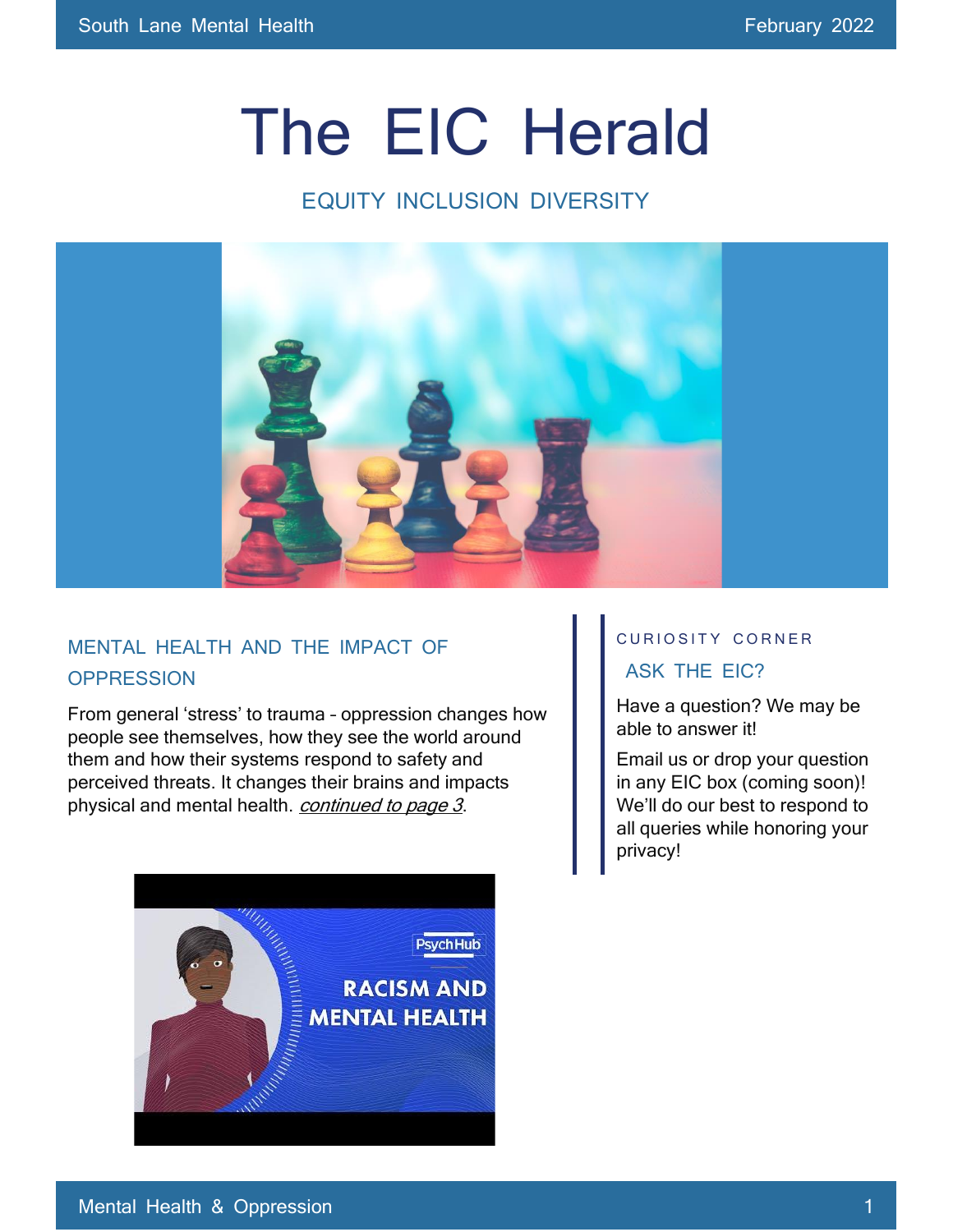# Vocabulary Refresh:

- Oppression prolonged cruel or unjust treatment or control
- Microaggressions indirect, subtle, or unintentional discrimination against members of a marginalized group
- Dominant Culture is one that has established its own norms, values, and preferences as the standard for an entire group of people
- Privilege a special right, advantage, or immunity granted or available only to a particular person or group
- Discrimination the unjust or prejudicial treatment of different categories of people or things, especially on the grounds of race, age, or sex
- Intersectionality the interconnected nature of social categorizations such as race, class, and gender as they apply to a given individual or group, regarded as creating overlapping and interdependent systems of discrimination or disadvantage
- Trauma a deeply distressing experience or event (emotional and/or physical. 3 types of trauma include: Acute trauma results from a single incident. Chronic trauma is repeated and prolonged such as domestic violence or abuse. Complex trauma is exposure to varied and multiple traumatic events, often of an invasive, interpersonal nature.
- Trauma Informed Care person centered practice which understands and considers the pervasive nature of trauma and promotes environments of healing and recovery rather than practices and services that may inadvertently re-traumatize

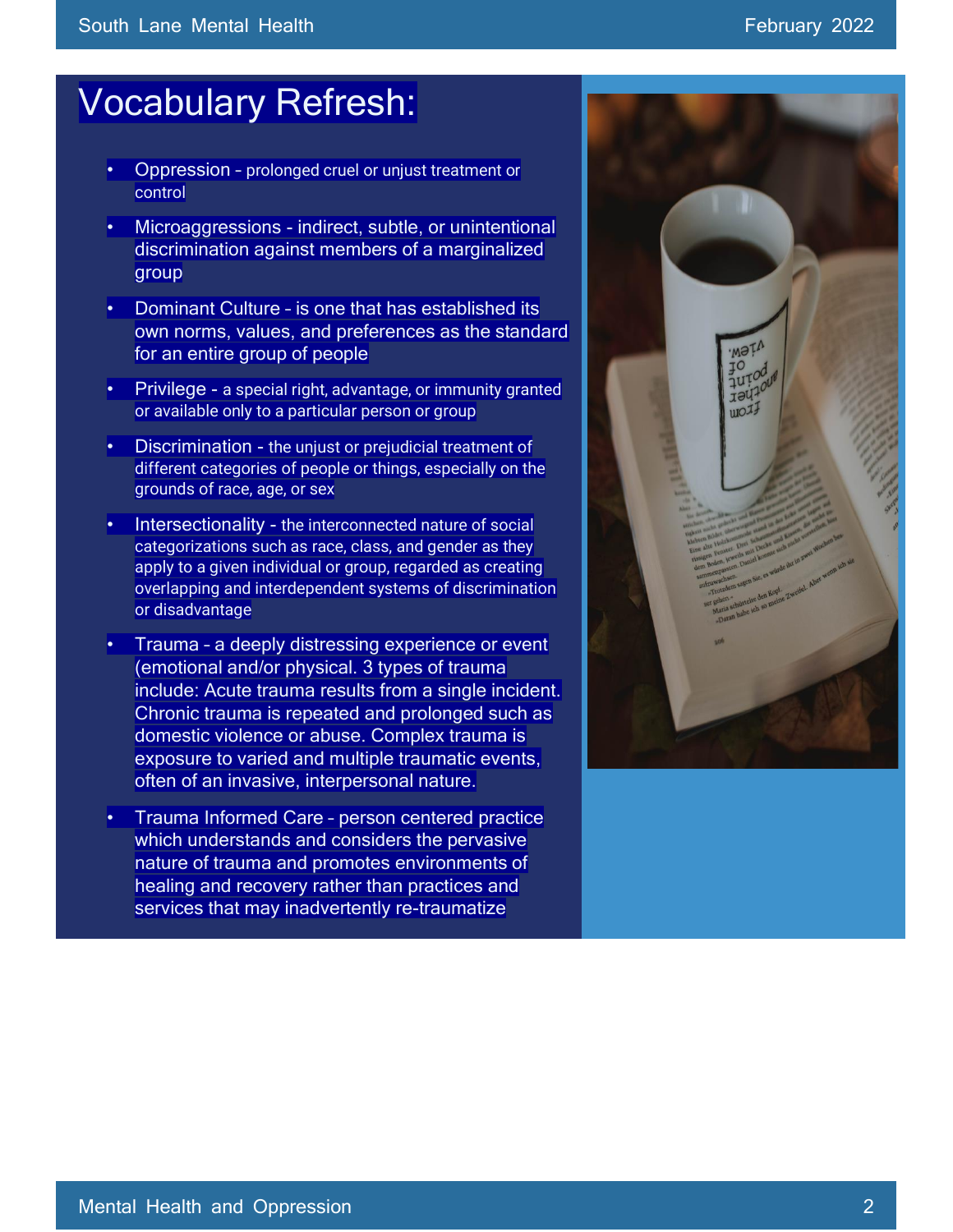#### TAKING ACTION –

PERSONAL AND PROFESSIONAL ACCOUNTABILITY Mental health is impacted by oppression in many ways. We see it in the clients we serve, we witness the results with peers, and we have had our own experiences as well. If our goal is to be truly inclusive, we are required to understand and unlearn oppressive beliefs that we inherited from our families, our religions, our politics, and our culture.



 Learning, unlearning and relearning is often challenging and emotional. Many of us don't want to believe that we have been or are oppressive, racist, sexist or ableist. We would like to encourage you to sit with your feelings and develop curiosity around where they came from. Notice when you feel protective or defensive – these feelings are clues to your beliefs about yourself and your perspective. This might be an indication that your beliefs are no longer in alignment with your values. Values change and develop over time, and as we learn more about oppression and how that creates trauma, we have an opportunity to grow and engage in the world with a different perspective than the ones we inherited from family, friends, religion and culture.

> Everyone harbors an unacknowledged bias or two. Find out yours! https://implicit.harvard.edu/implicit/user/pih/pih/index.jsp

#### CONT FROM PG 1

#### MENTAL HEALTH AND THE IMPACT OF OPPRESSION

As an agency that promotes health and well-being, we have a responsibility to commit energy to inclusivity and accommodations. Including, but not limited to, taking a trauma informed perspective into conversations, interactions and professional interventions that we employ for staff and clients.

As we learn and shed old ways of thinking, gentle curiosity becomes normalized. When we reject assumptions and biases based on fiction and acculturation, our workplace can be a safe place for every human, regardless of their level of engagement - from the person who delivers mail, to the community member seeking crisis services.

You are invited to review SLMH's Anti-Oppression Policy in SharePoint!